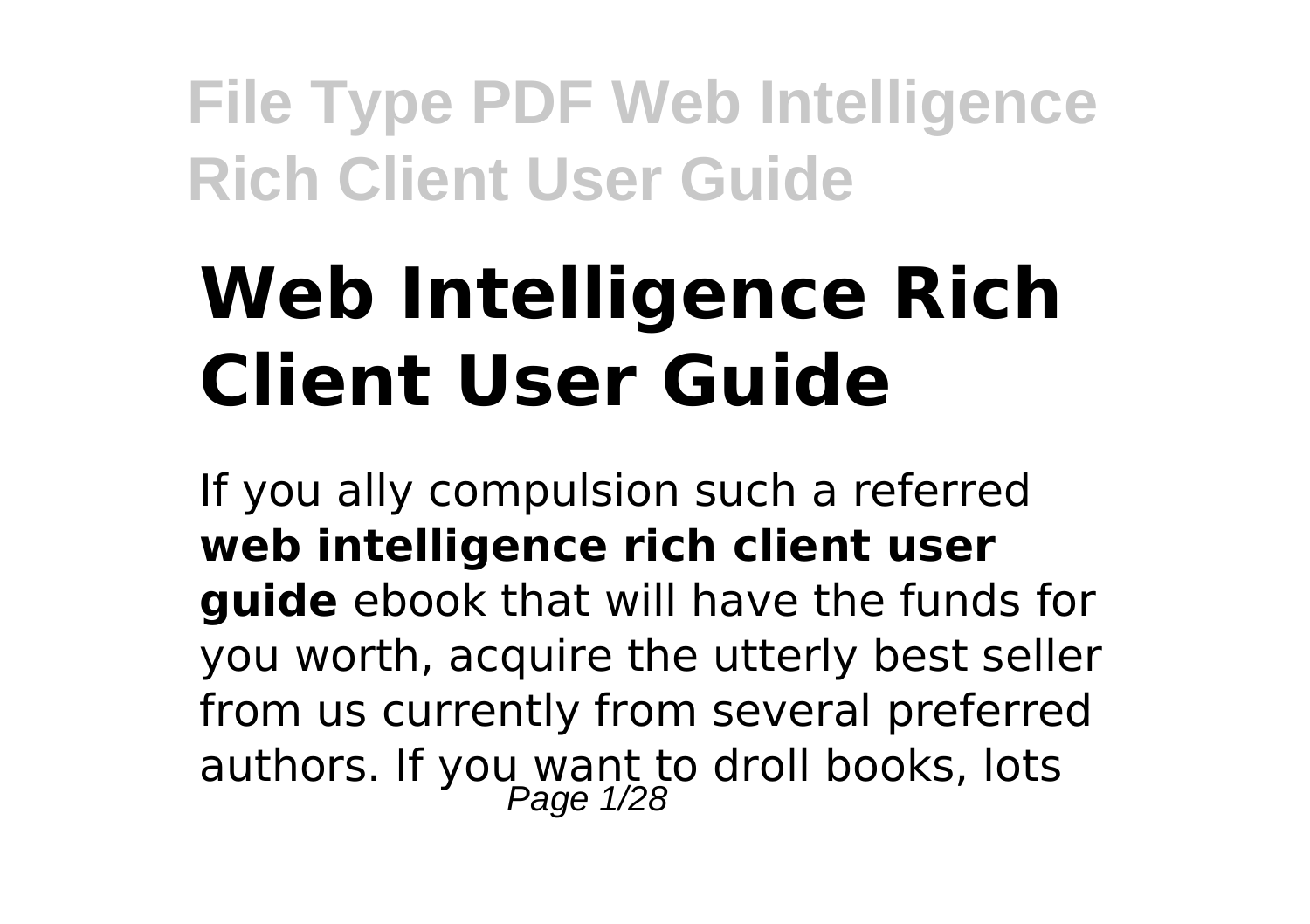of novels, tale, jokes, and more fictions collections are as well as launched, from best seller to one of the most current released.

You may not be perplexed to enjoy all ebook collections web intelligence rich client user guide that we will agreed offer. It is not regarding the costs. It's

Page 2/28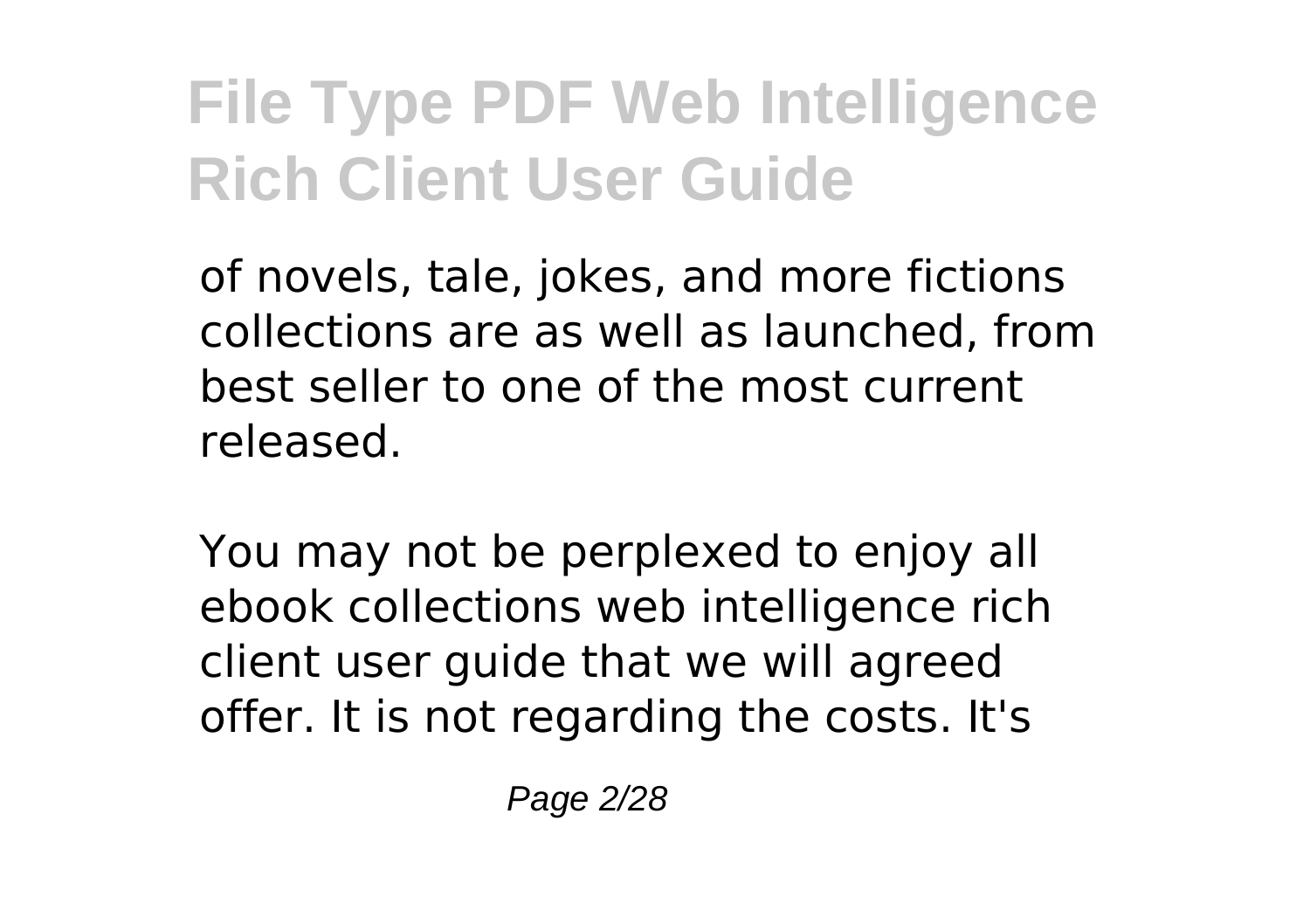not quite what you need currently. This web intelligence rich client user guide, as one of the most working sellers here will unconditionally be along with the best options to review.

Ensure you have signed the Google Books Client Service Agreement. Any entity working with Google on behalf of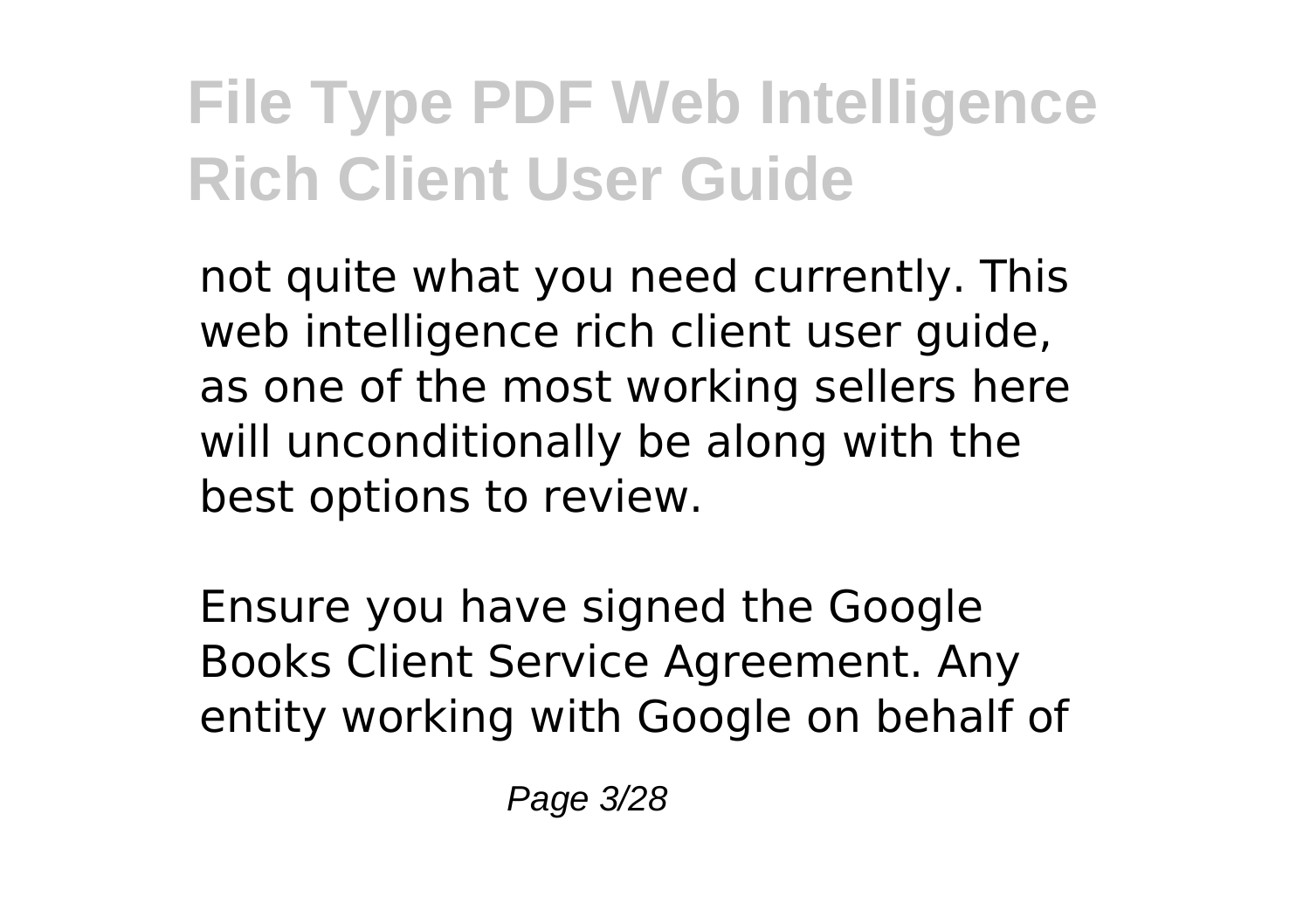another publisher must sign our Google ...

#### **Web Intelligence Rich Client User** Web Intelligence User Guide. 8 | Page. Close Web Intelligence . Web Intelligence Rich Client will stay running even after you close it. You have the option to have Web Intelligence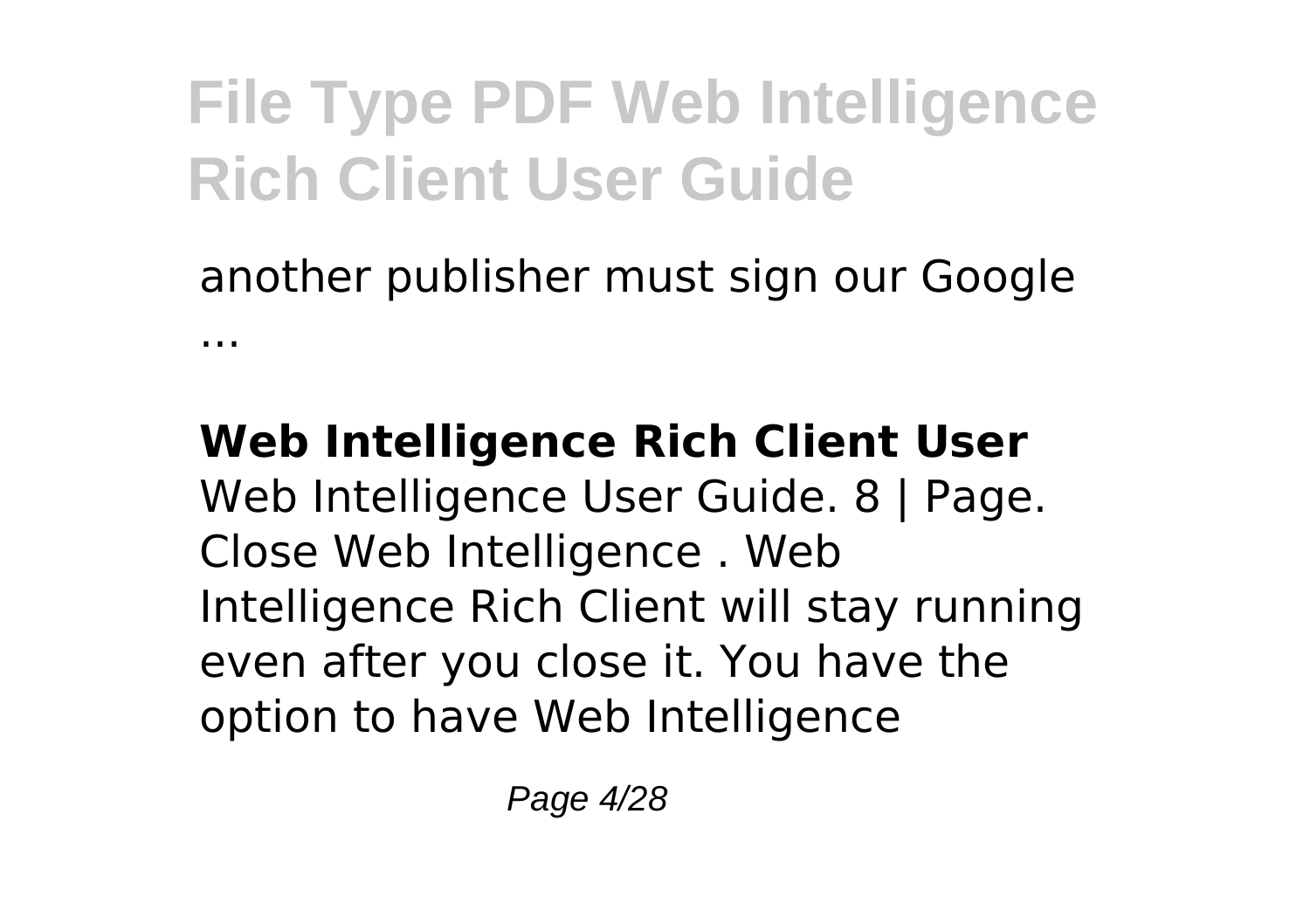completely close rather than stay running in the background. To have Web Intelligence completely close: 1. Click the Tools icon in the upper-right corner. 2.

### **Web Intelligence Rich Client User Guide - AITS**

Configuring Web Intelligence Rich Client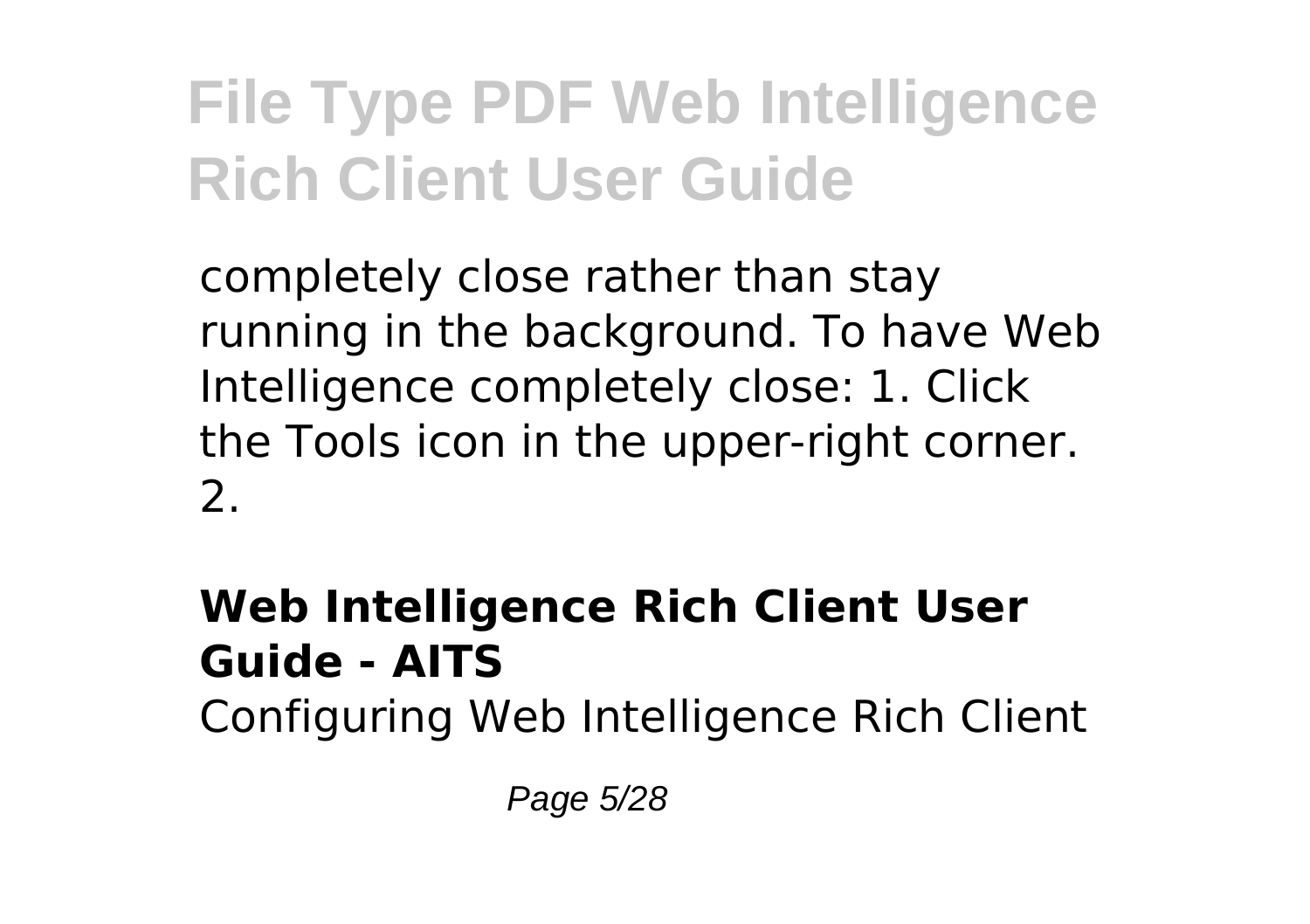... SAP BusinessObjects Web Intelligence User's Guide. Learn how to to get business insights using ad-hoc reporting and analysis tools using Web Intelligence. Last updated for 4.2 Support Package 5. Scheduling and Publishing Documents in Web Intelligence.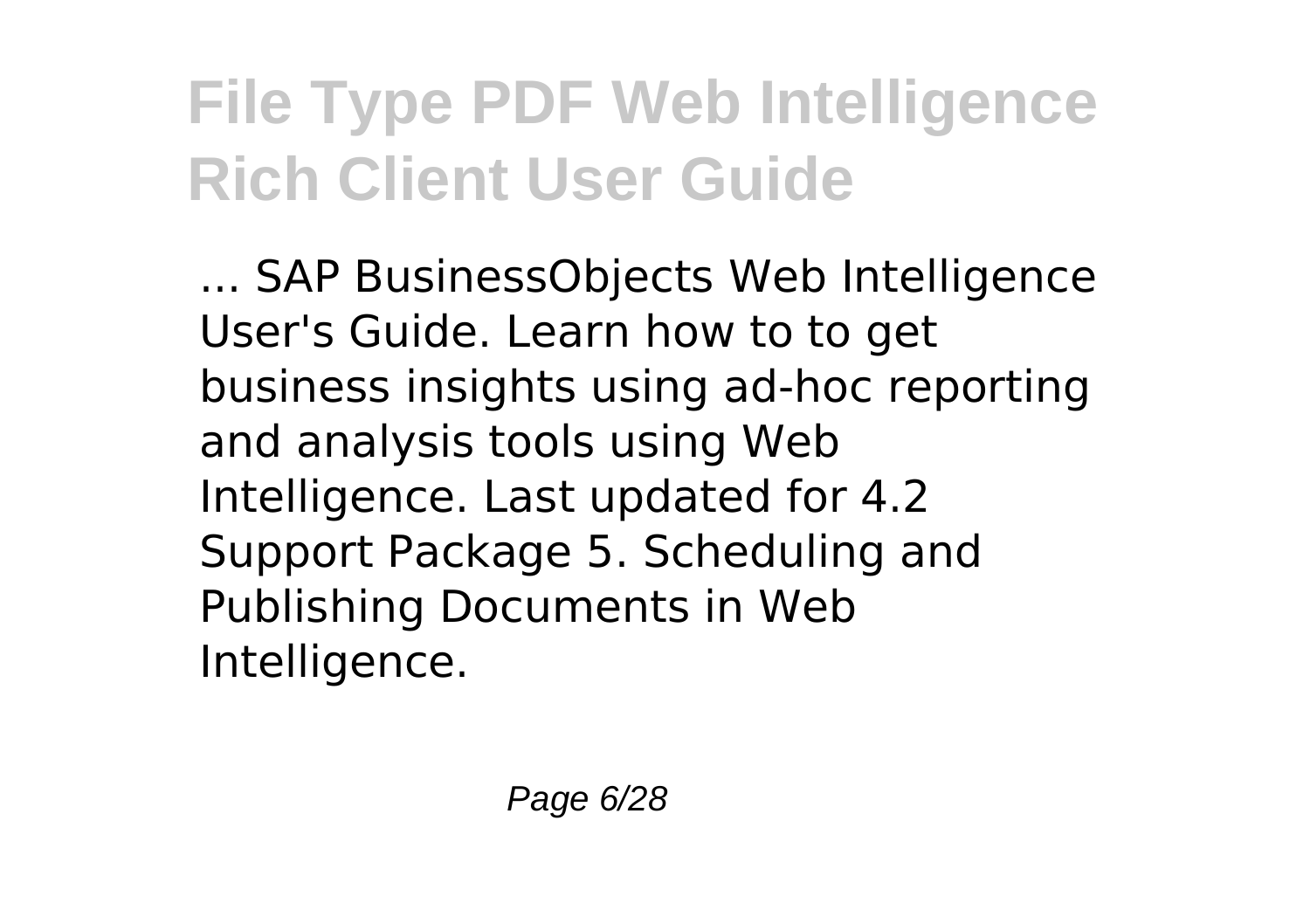### **SAP BusinessObjects Web Intelligence - SAP Help Portal** Web Intelligence Rich Client 4.1 User Guide

### **(PDF) Web Intelligence Rich Client 4.1 User Guide | Marcio ...** Getting Started in Web Intelligence 4.1 Prior to logging into the Web Intelligence

Page 7/28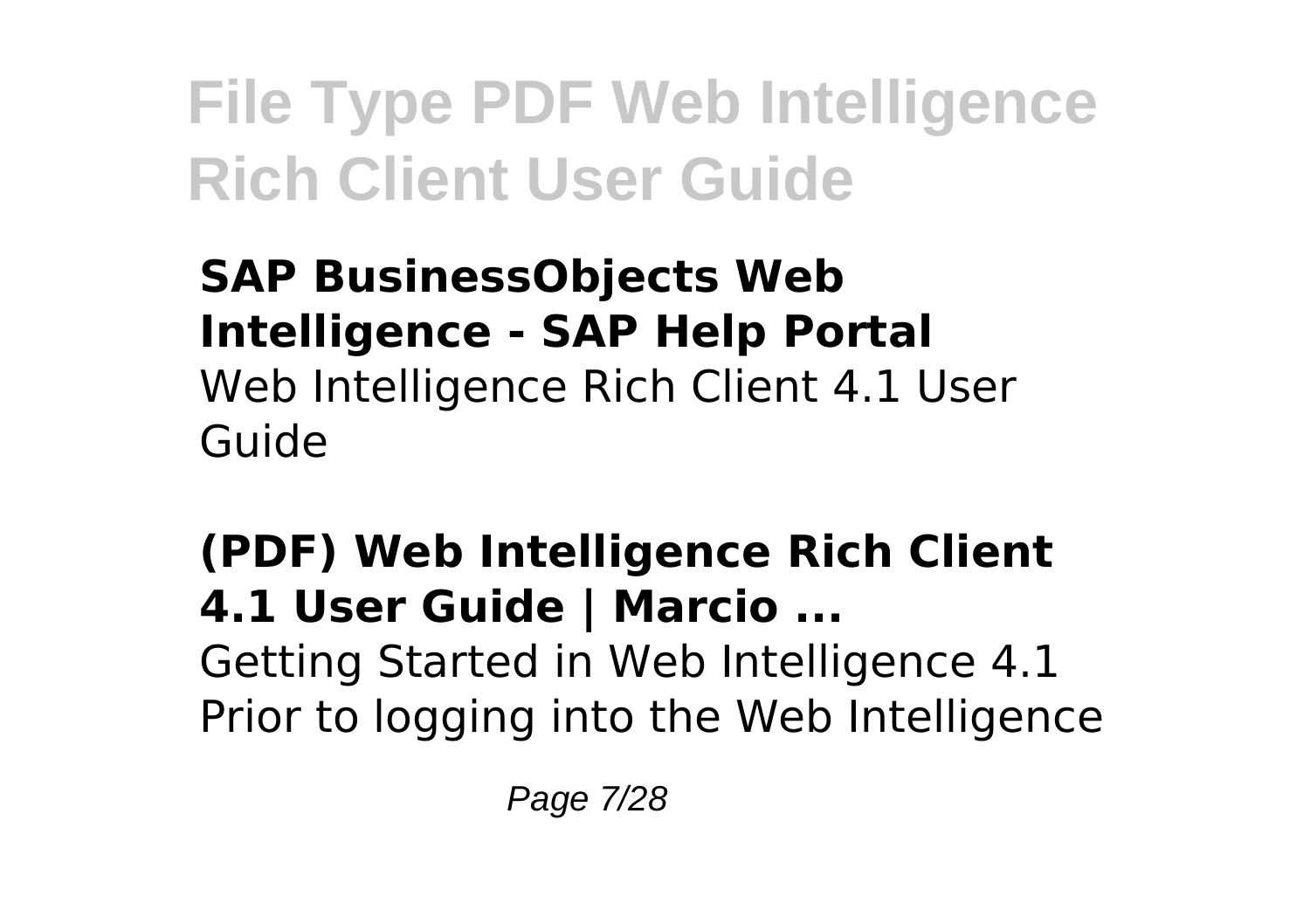Rich Client software, you will need to login to your Business Objects account in EDDIE, select your Web Intelligence preferences, install the new Web Intelligence Rich Client 4.1 software, and then launch the program from EDDIE to download a needed security file.

### **Guide Web Intelligence Rich Client -**

Page 8/28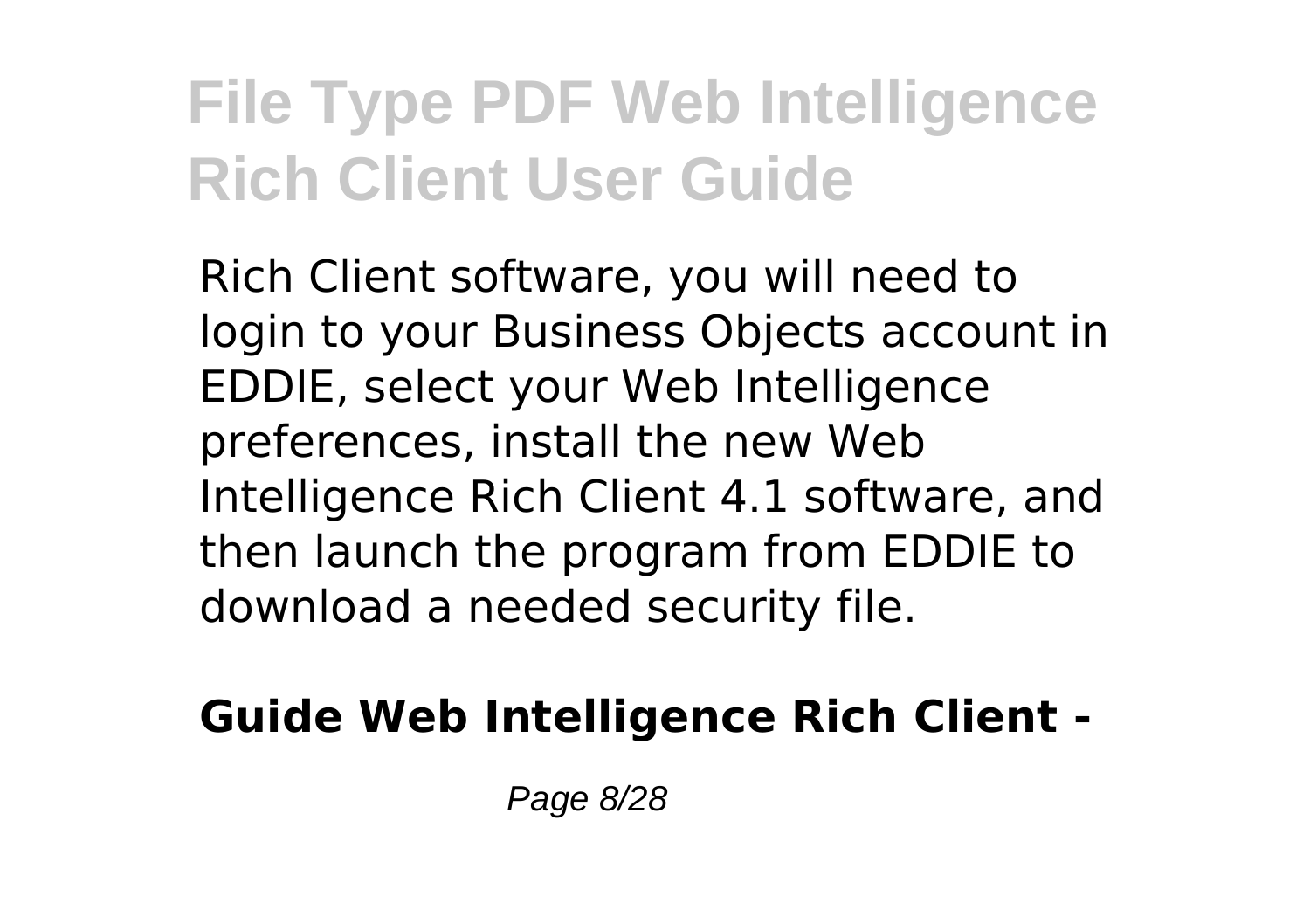### **AITS**

Web Intelligence Rich Client: User Menu. Web Intelligence Rich Client: Settings Dialog Box. Creating a Document. To create a local document, click the Create tile in the Welcome page. The interface and workflows to create a document are the same than in BI launch Pad: Select the data source type, then the data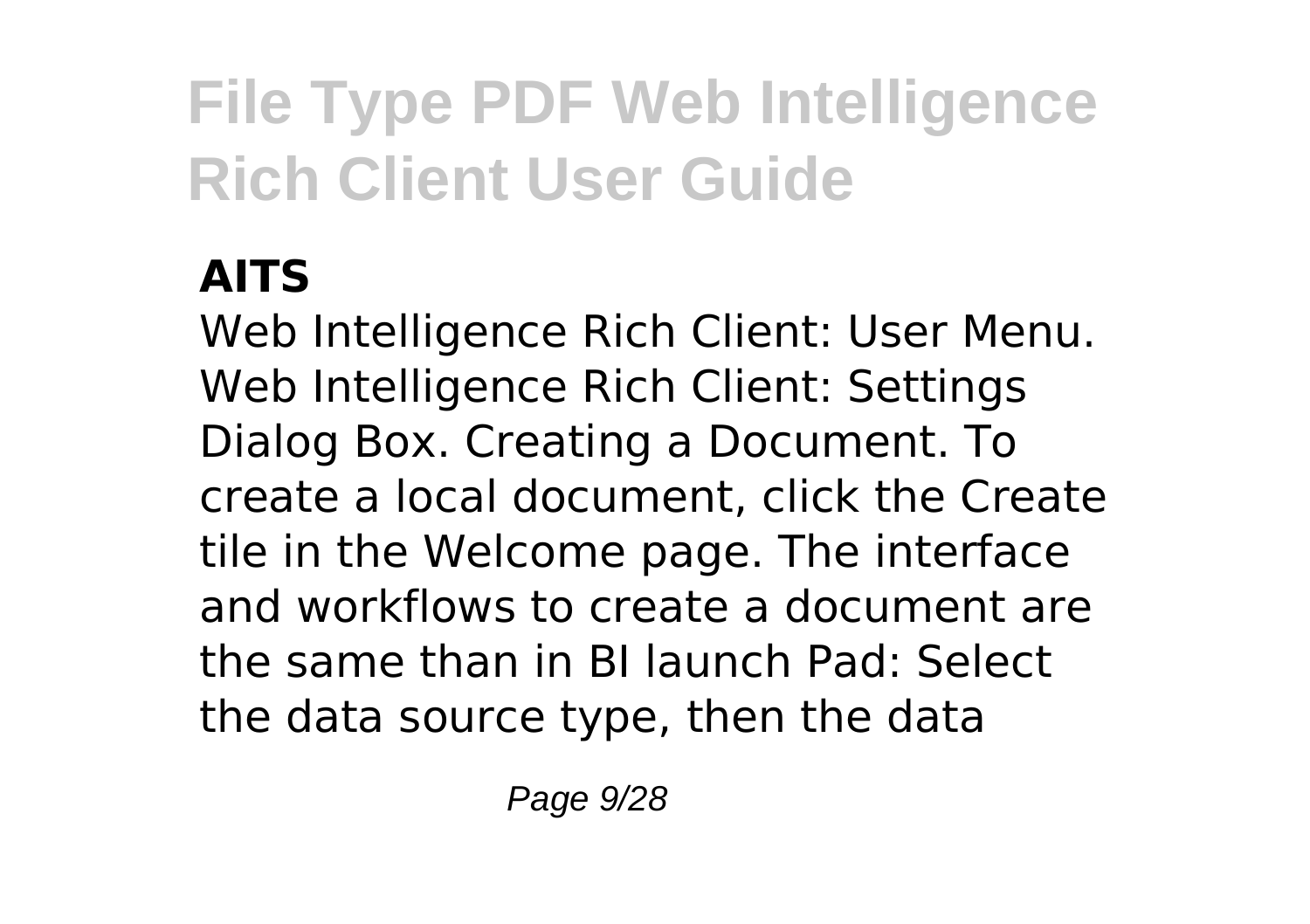source itself.

### **SAP BI 4.3: What's New In Web Intelligence and Semantic ...**

you can enable trace for webi rich client and see if log have more info. you can also use process explorer and process monitor to see what happens when user tries to login. usually, if its a machine

Page 10/28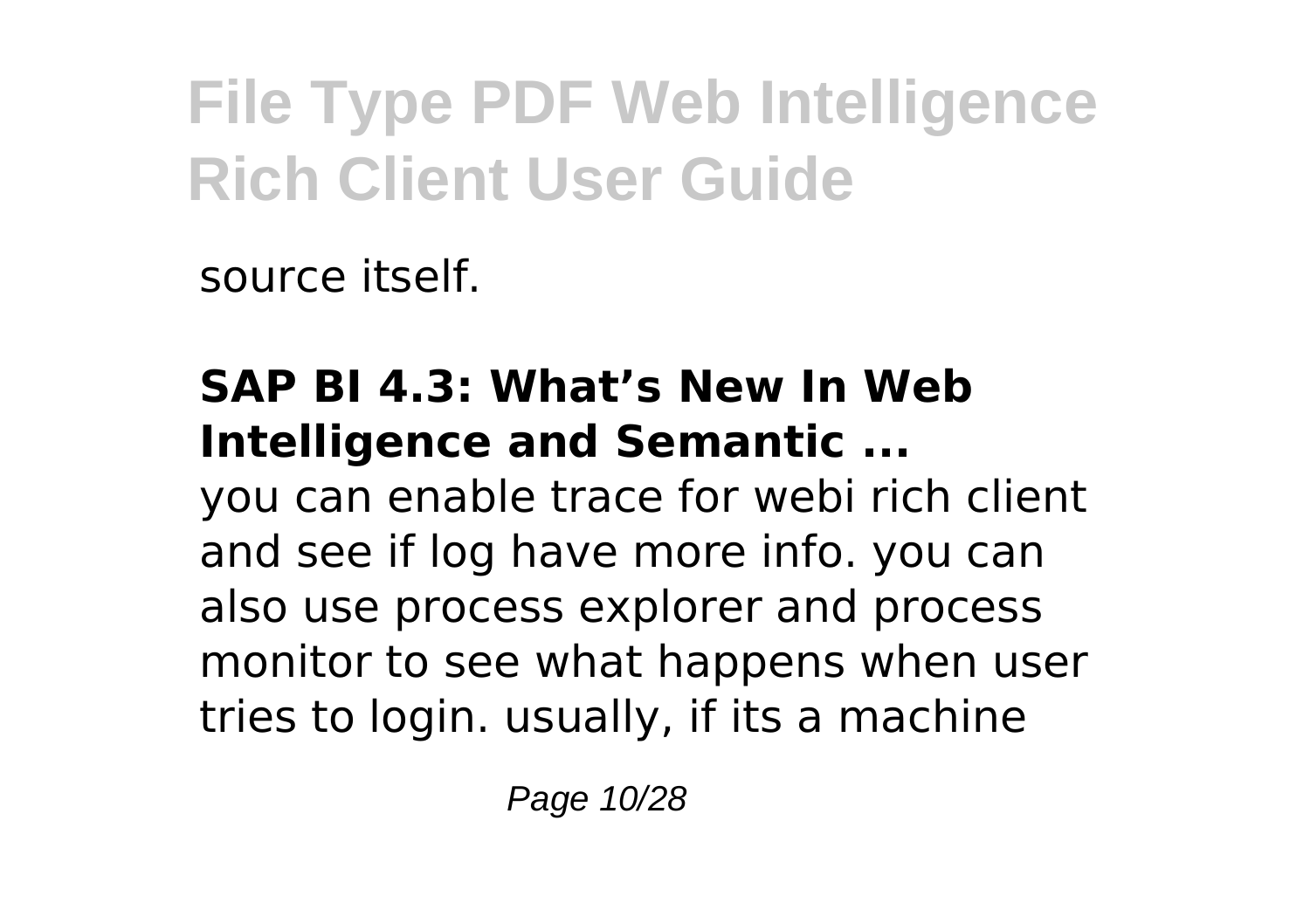and not user specific - it is either a bad install or a network issue between that machine and the BOE server. Like 0

### **BO4 - webi rich client - user getting message login failed ...**

Application Help. Information on how to use SAP BusinessObjects software to accomplish your business tasks. As of

Page 11/28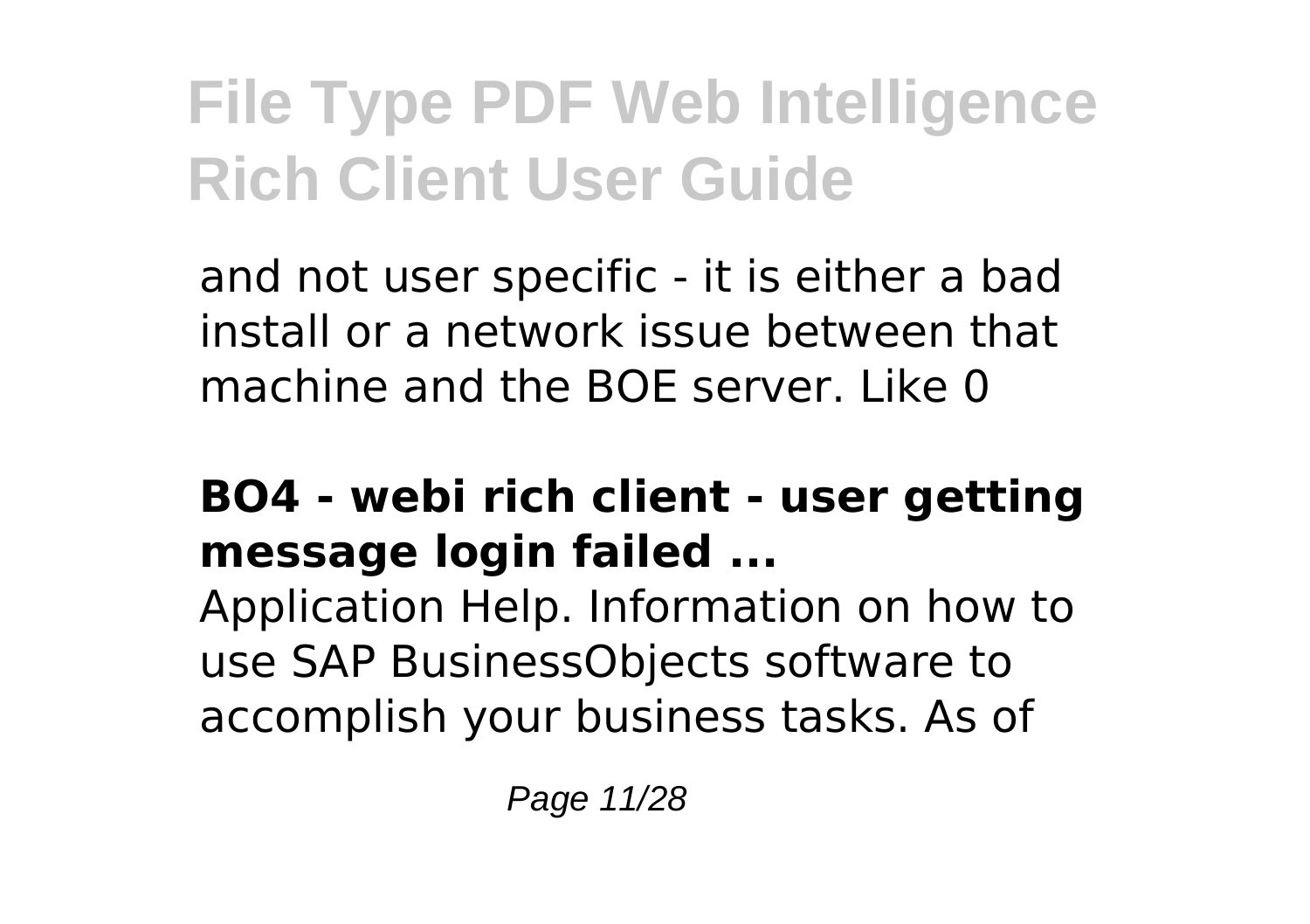4.1 SP5, you can find the information from the SAP BusinessObjects Web Intelligence Rich Client User's Guide and the Building SAP BusinessObjects Web Intelligence queries based on BEx queries guide in the SAP BusinessObjects Web Intelligence User's Guide.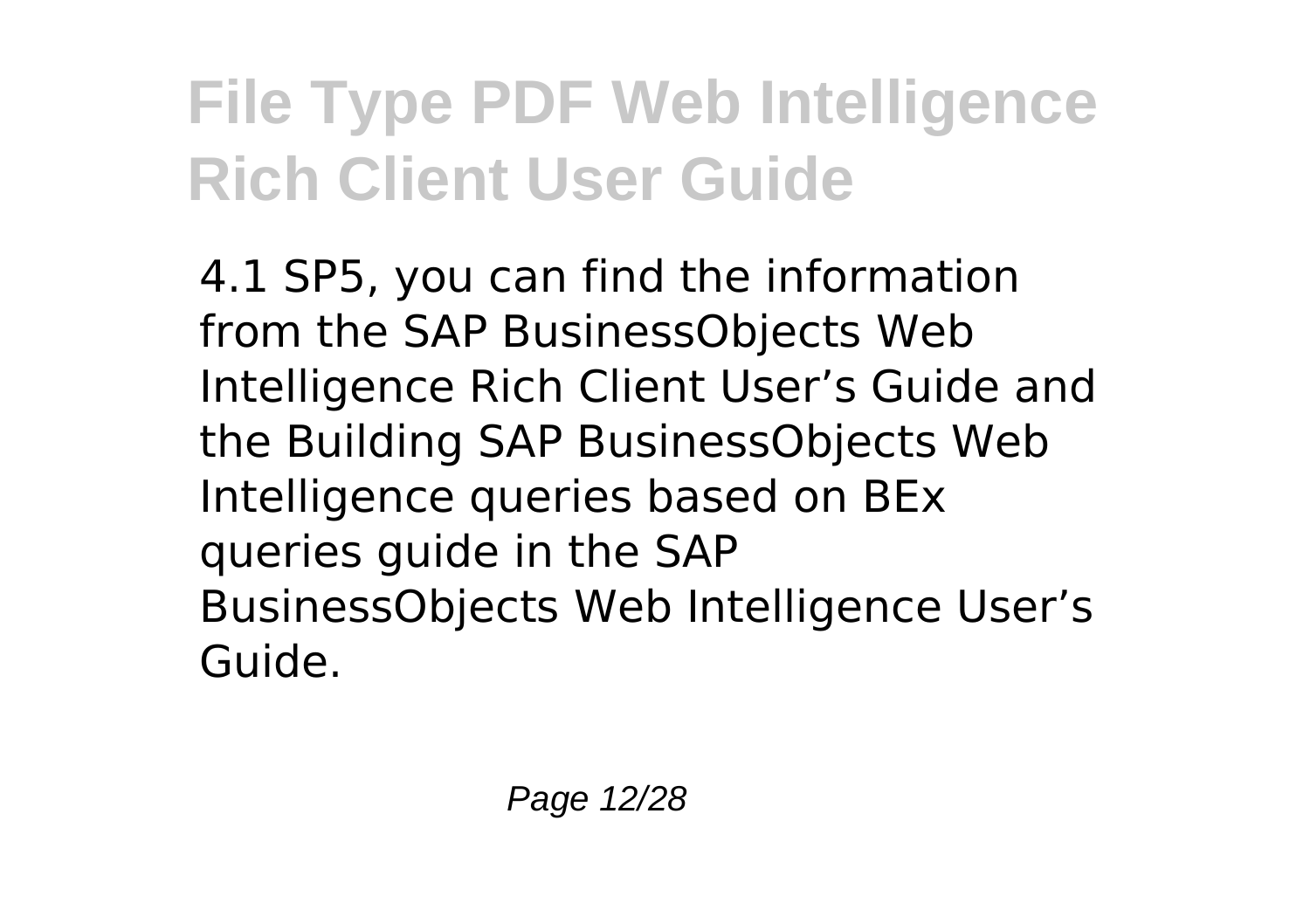### **Web Intelligence 4.1 - SAP Help Portal**

Open Webi Rich Client → New Document  $\rightarrow$  Select Analysis view as Data source. Select an Analysis View, and click 'Ok'. Managing Queries. To manage multiple queries, you have an option of Data at the top right corner. This option is not available in Webi DHTML interface. All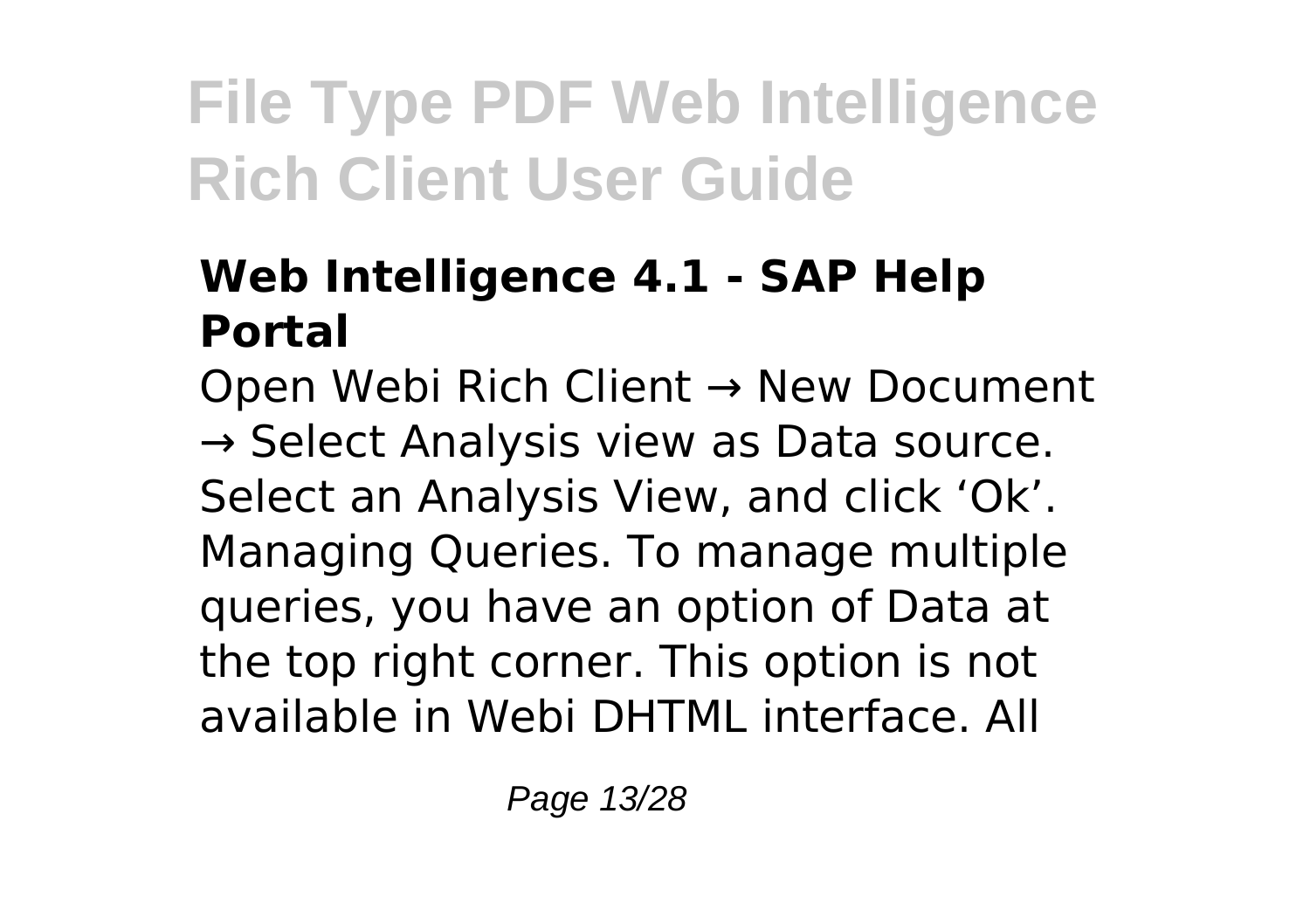the data providers appear in the list to the right side of the data pane.

#### **SAP Webi - Quick Guide - Tutorialspoint**

On Webi Rich Client on my PC, I logged in BO with UserA and save a webi file checking "Save for all users" (without checking "Remove document security").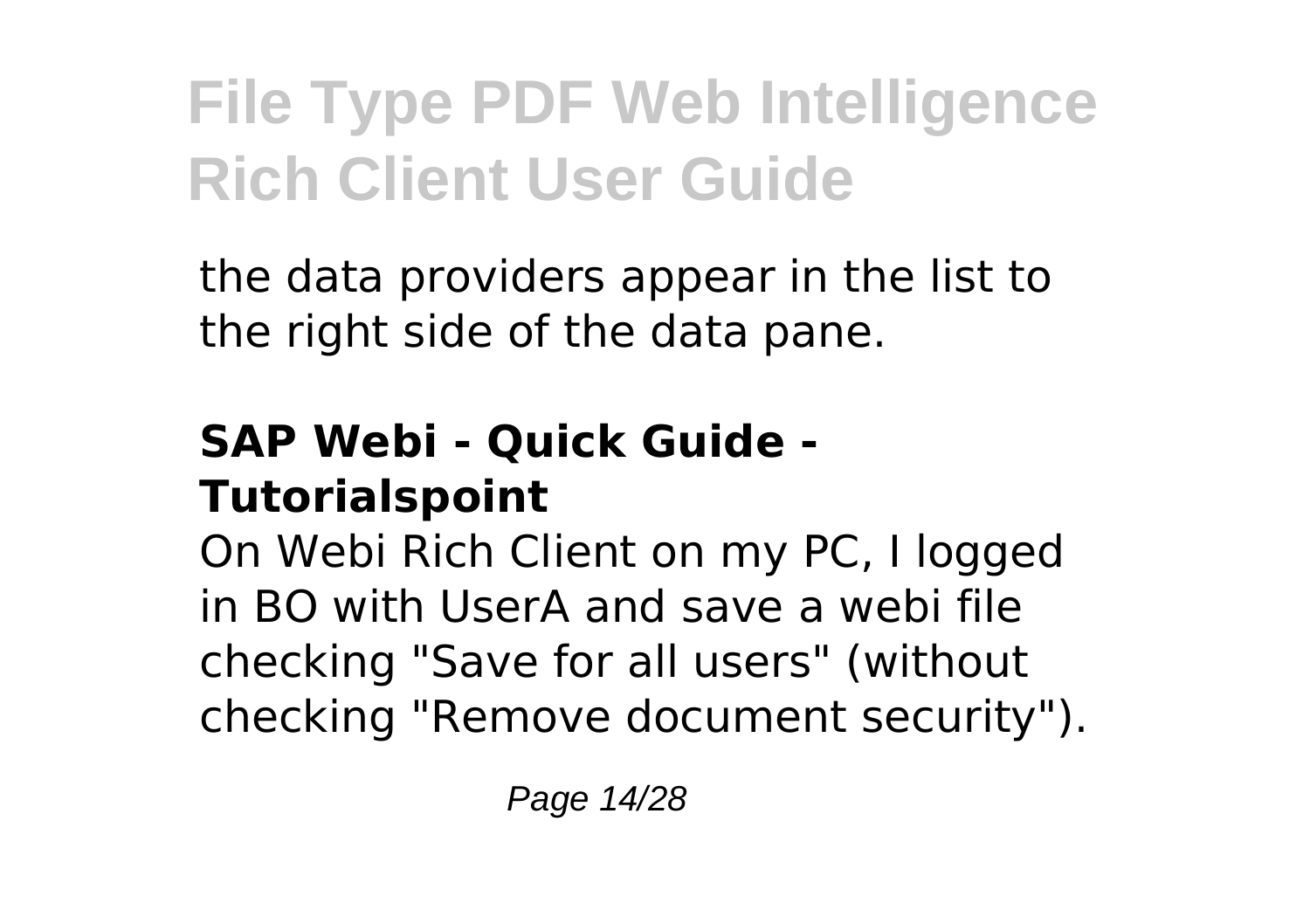Next, I logged in BO with UserB which only belongs to "Everyone" user group and tried to open the webi file. It was opened successfully. It seems Q1 was answered. Test B:

**Web Intelligence Rich Client: options save for all users...** SAP BusinessObjects Business

Page 15/28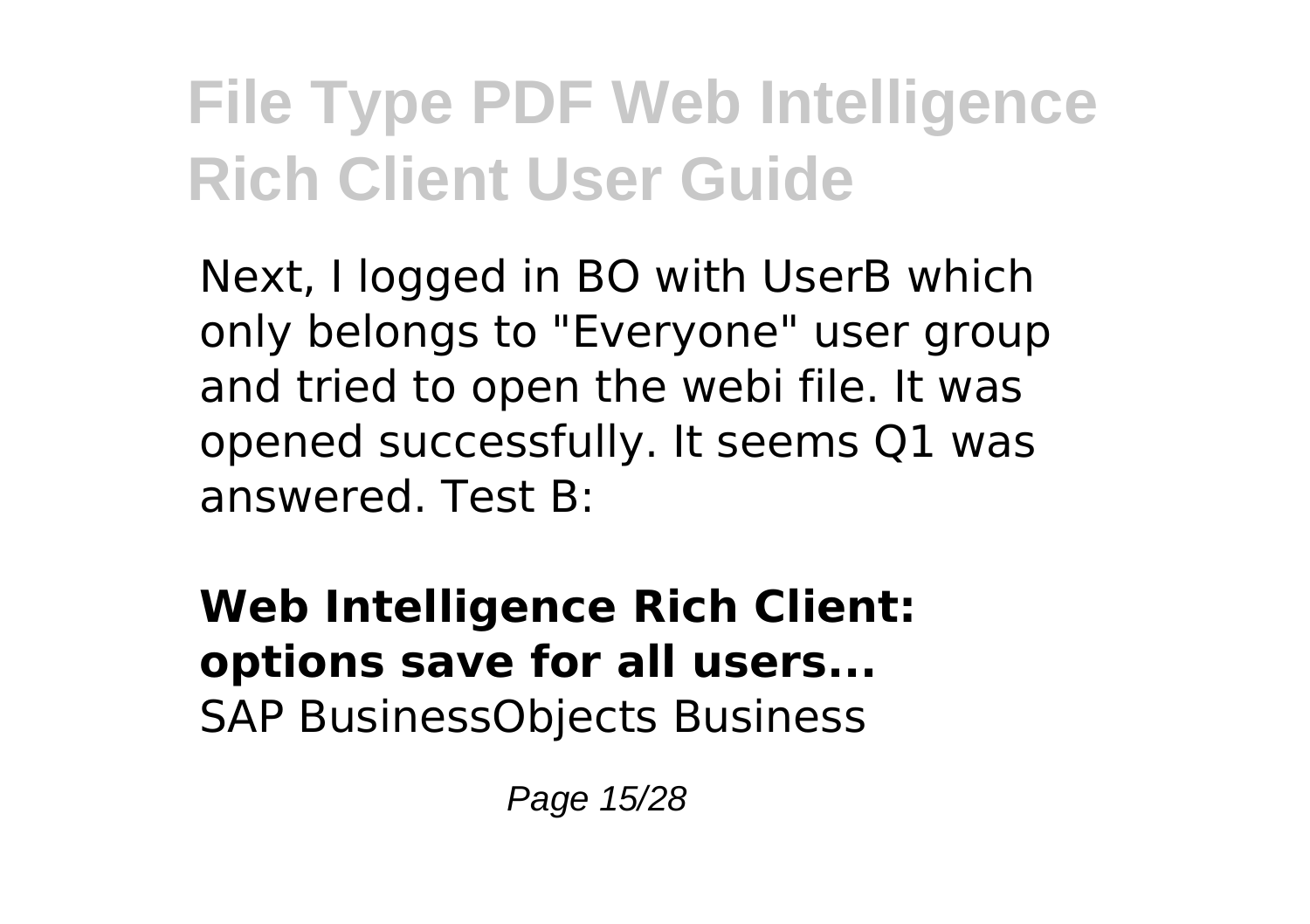Intelligence Suite Document Version: 4.1 Support Package 5 - 2014-11-06 SAP BusinessObjects Web Intelligence User's Guide

#### **SAP BusinessObjects Web Intelligence User's Guide** WebI Rich Client Interface. This stateless interface has almost all of the features

Page 16/28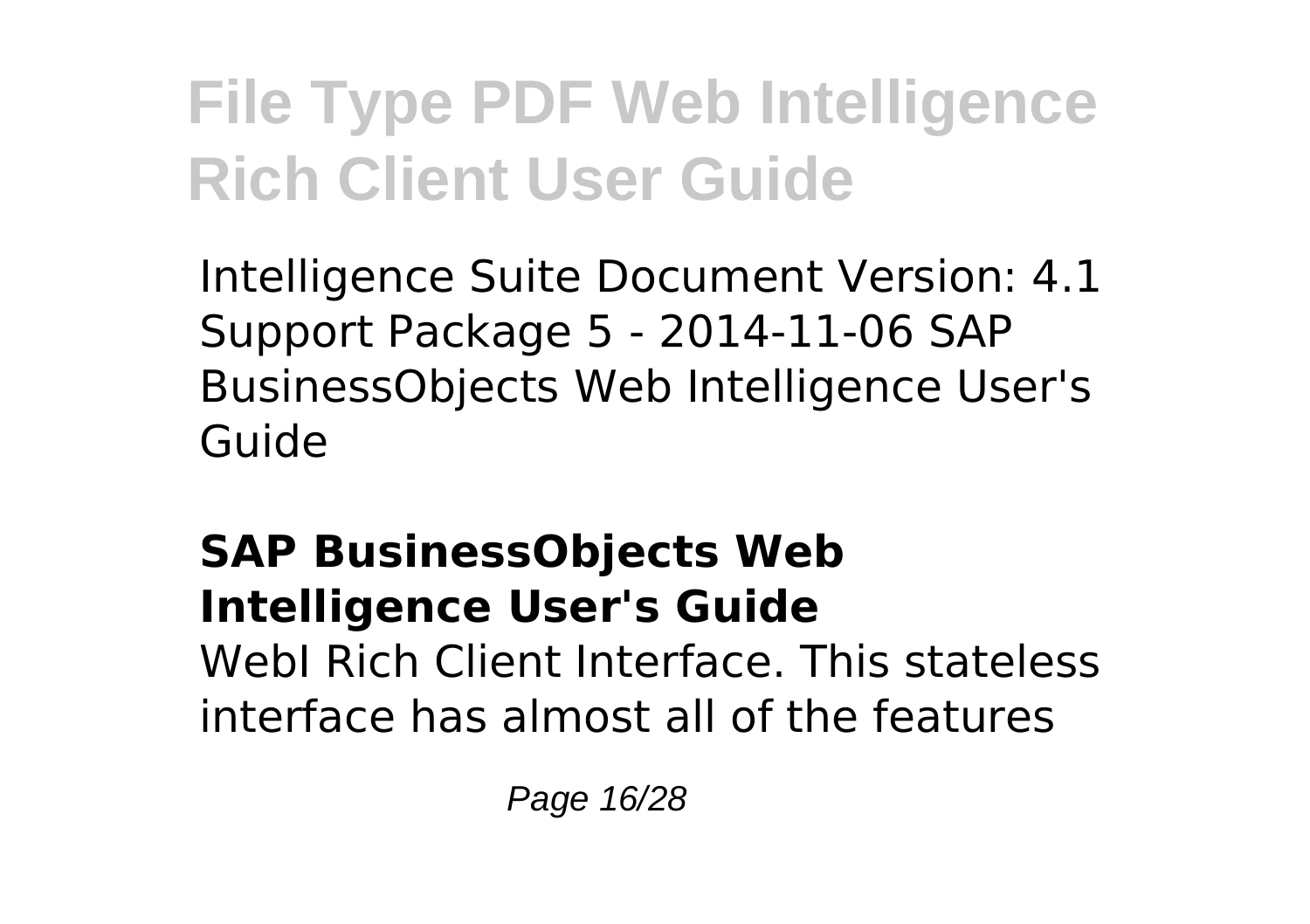and functionality that the Applet interface does plus a few additional features of its own. This should be used by advanced designers and power users that wish to have a stable design environment for larger documents

#### **Tips for Optimizing the Performance of Web Intelligence ...**

Page 17/28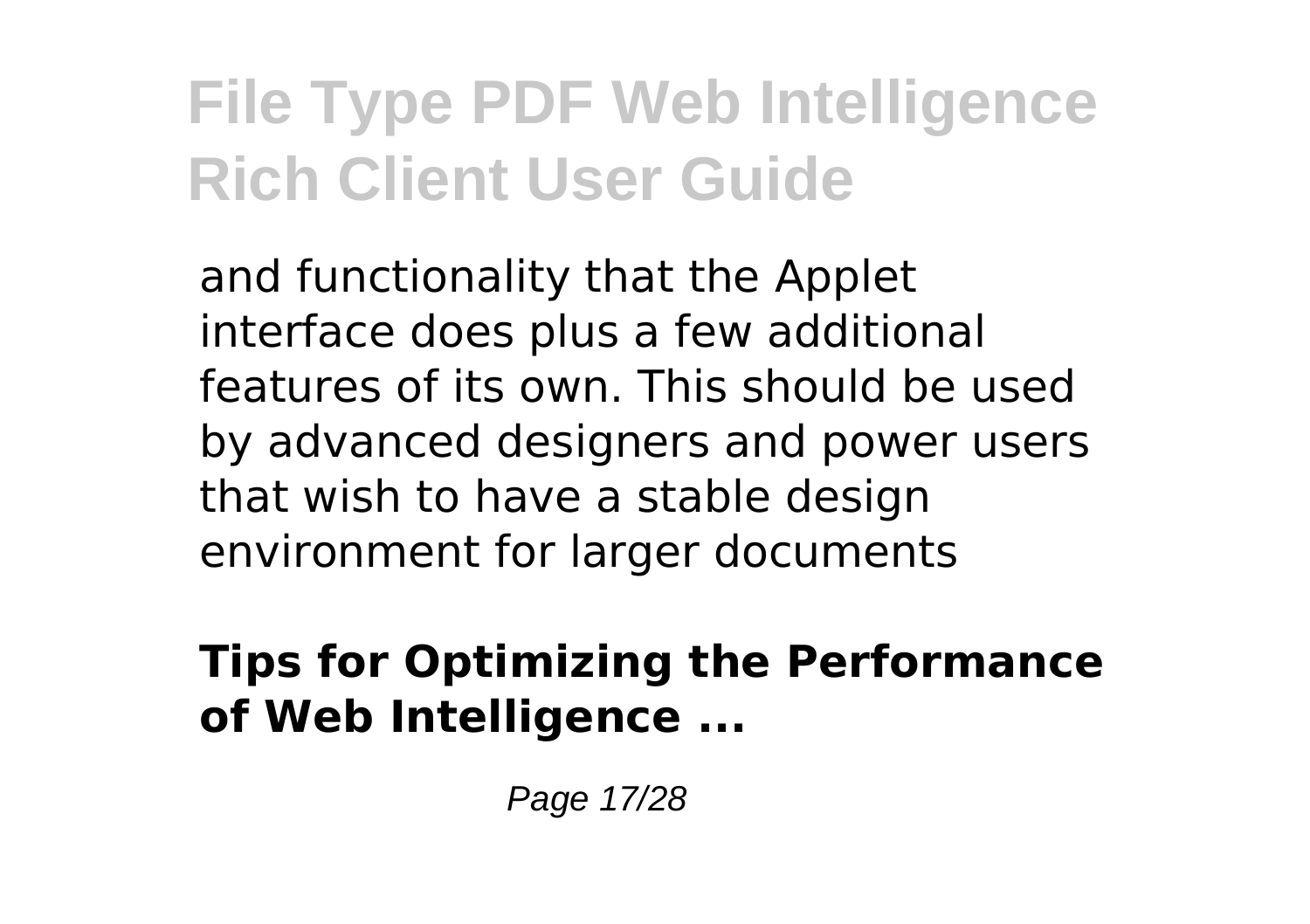2076988 – Error: The document's serialization version is too recent (Error: WIS 30915) while saving a webi report with webi rich client. Excerpts from the note as below. SAP BOBJ Troubleshooting tips Summary. To summarize most of the settings can be controlled via CMC or BI console.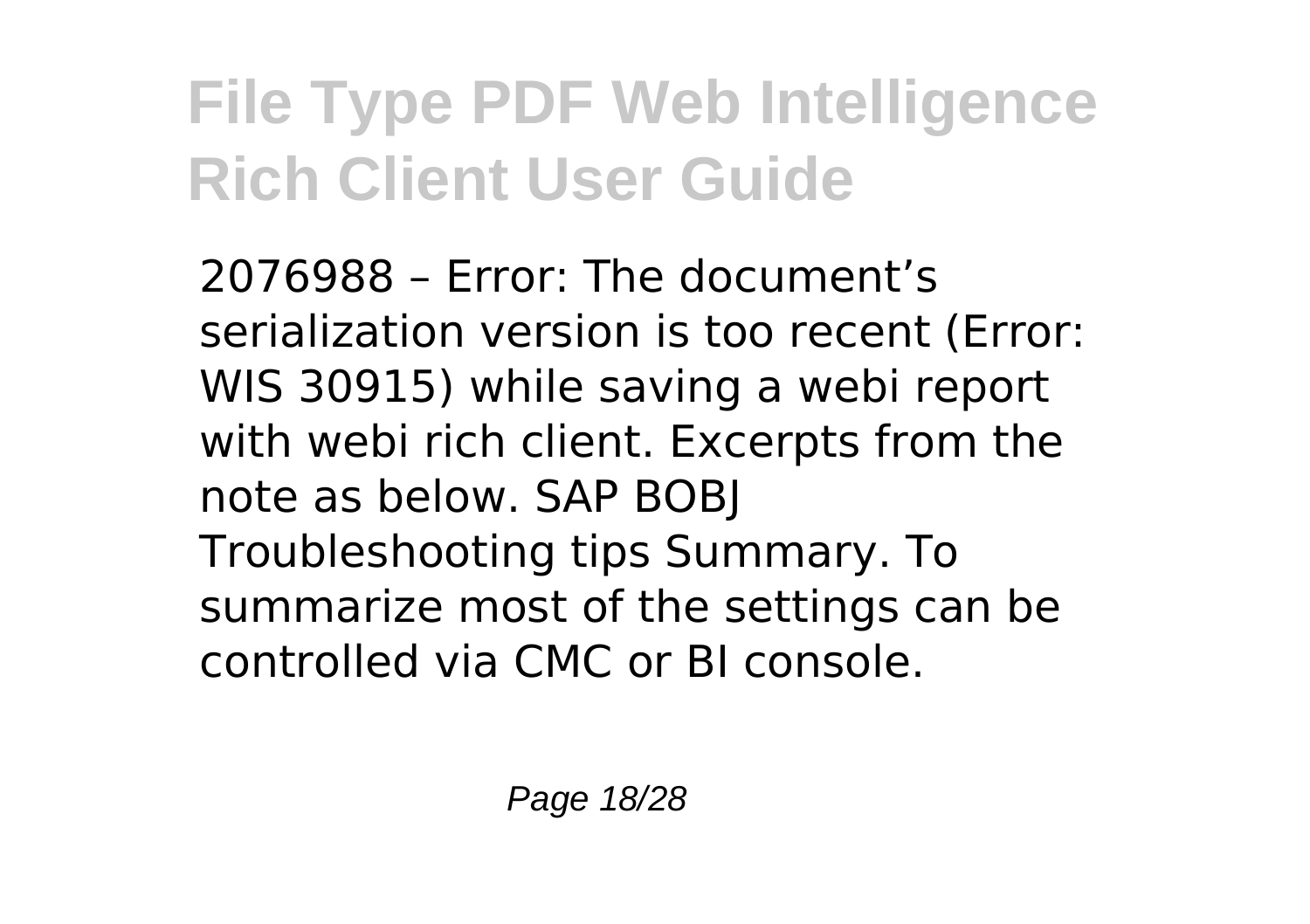### **SAP BOBJ Common errors and fixes applied | SAP Blogs**

If you are able to log into EDDIE and launch Web Intelligence, but unable to login directly to Web Intelligence Rich Client try the following steps: 1) Open Documents < My SAP Business Objects Documents < LocData. 2) Delete the files (.intranet, .extranet, .lsi files) within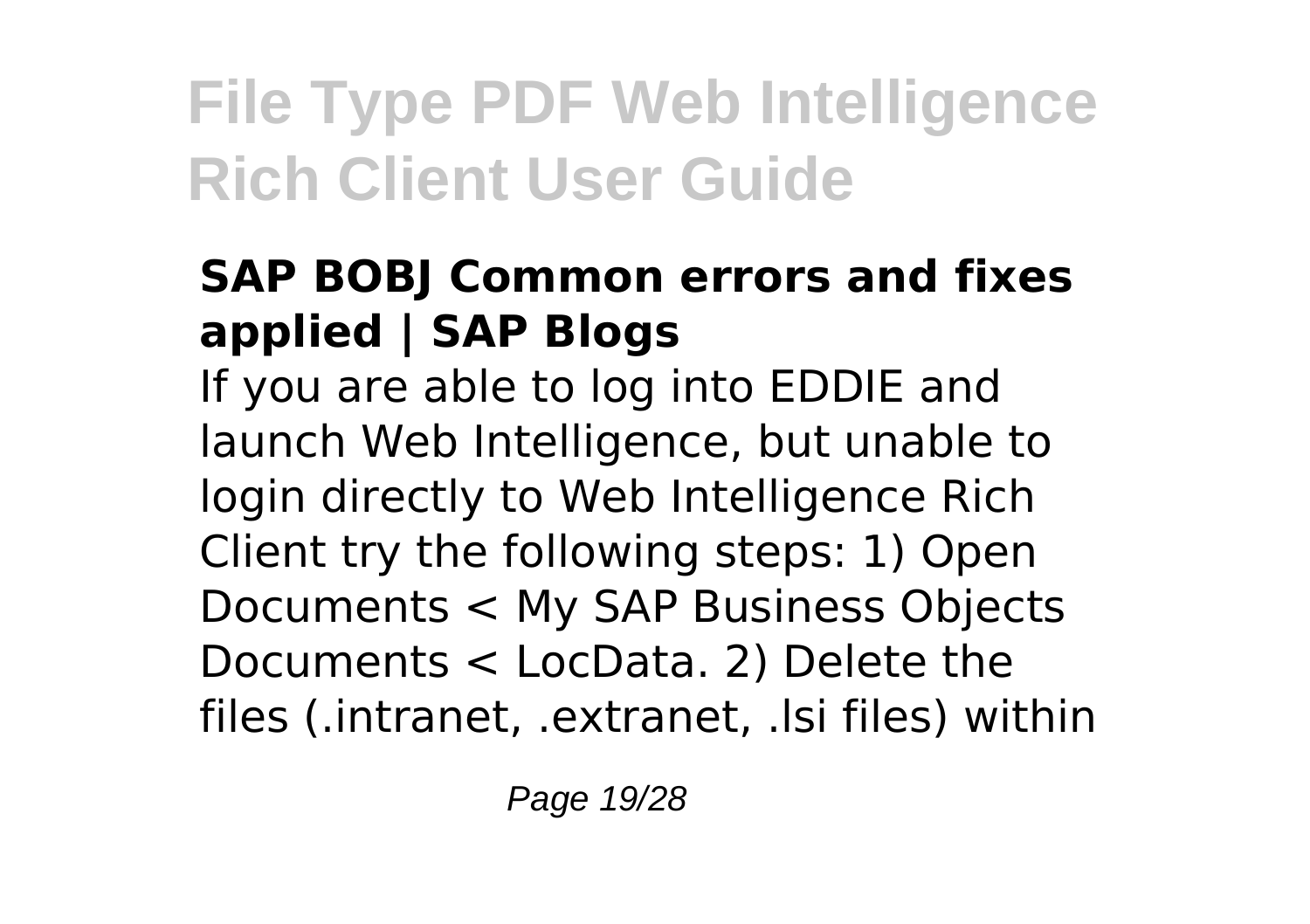the LocData folder. 3) Launch Web Intelligence from EDDIE (required for setting the file association).

### **Web Intelligence Rich Client - Login Failed**

Did you know that Webi Rich Client provides that flexibility? This 1-day interactive class is for BusinessObject™

Page 20/28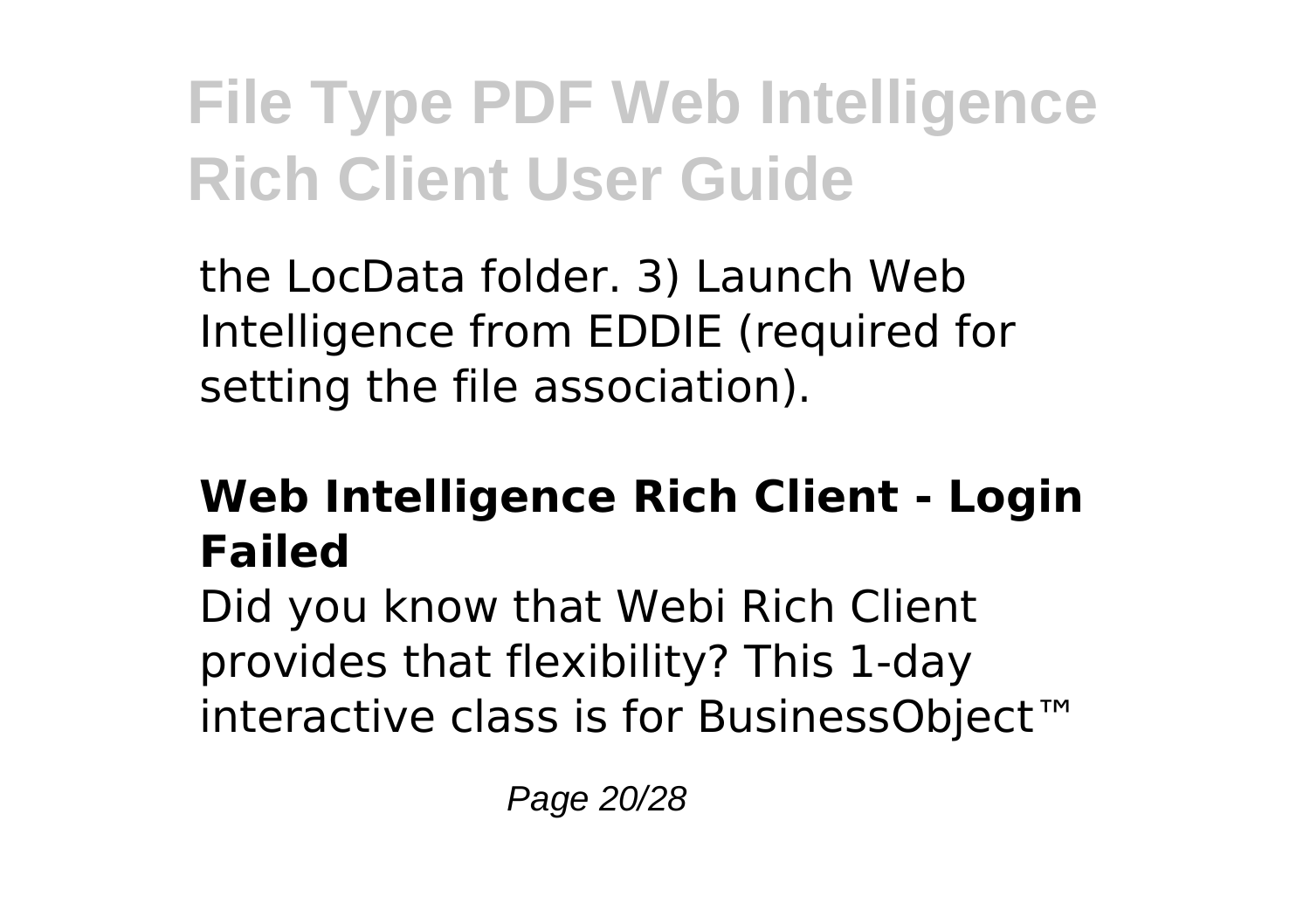users looking to include queries from universes as well as Excel and Text Files.

### **Reporting With WebIntelligence Rich Client v4.1**

(Web Intelligence Applet interface) The "Navigation Map" pane lists all the reports in a document. This pane is the same as the "Report Map" in the Web

Page 21/28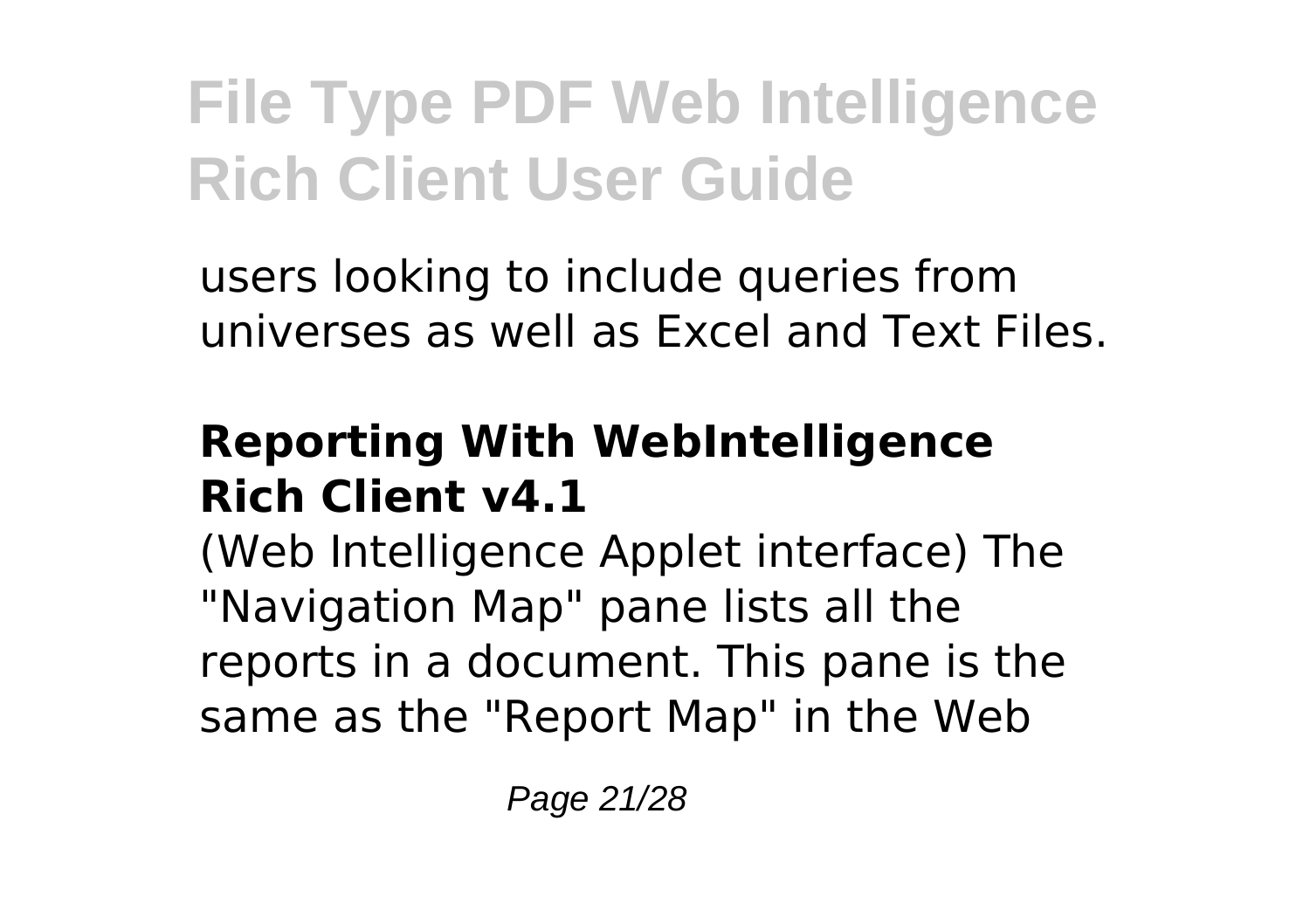Intelligence HTML interface. (Web Intelligence HTML interface and Web Intelligence Rich Client) The "Report Map" pane lists all the reports in a document.

**Side Panel tabs in Web Intelligence** The same user is able to run the query in Information Design Tool on the multi-

Page 22/28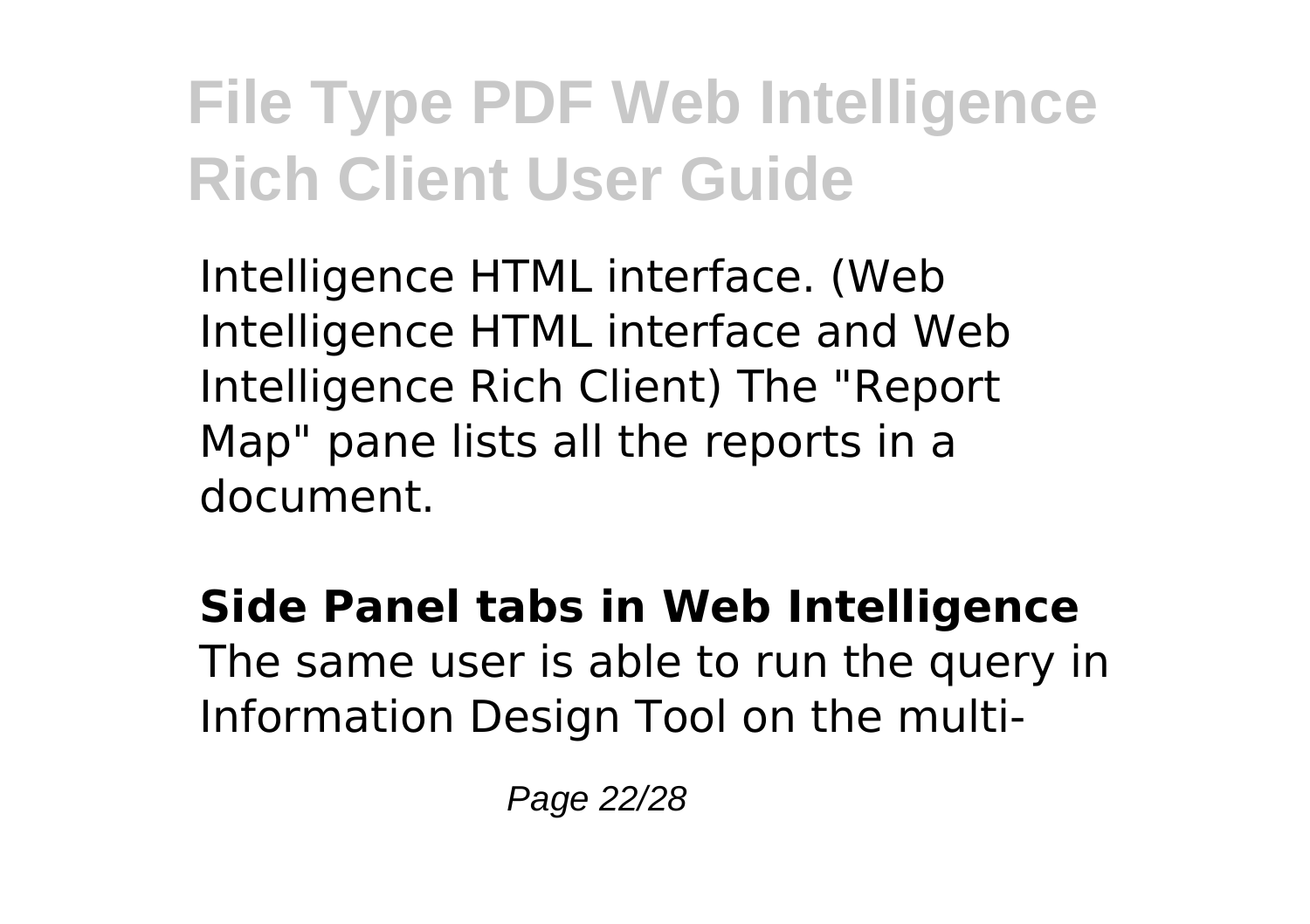source universe. User is able to create a report in WebI Rich Client on the client using single-source universe. User is able to create a report in BI Launch Pad using multi-source and single-source universe.

#### **2035427 - Error: "Database error: (CS) Unable to bind to ...**

Page 23/28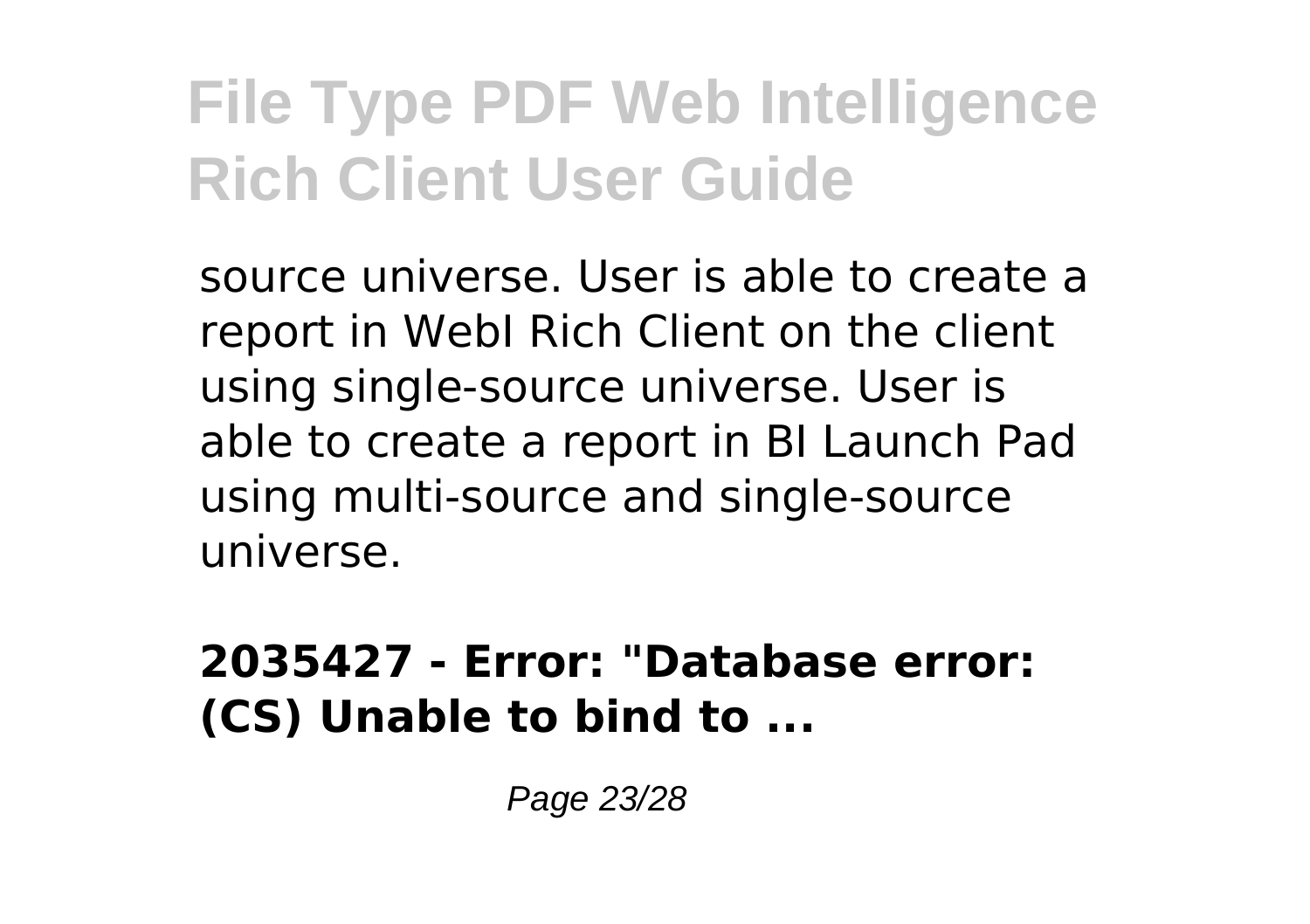Cannot log into the Web Intelligence Rich Client. Problem doesn't occur on every client. Problem doesn't occur with other Business Objects client tools (Designer/Desktop Intelligence)

#### **1249555 - "Login failed" with "Web Intelligence Rich ...**

This modification applies to both the BI

Page 24/28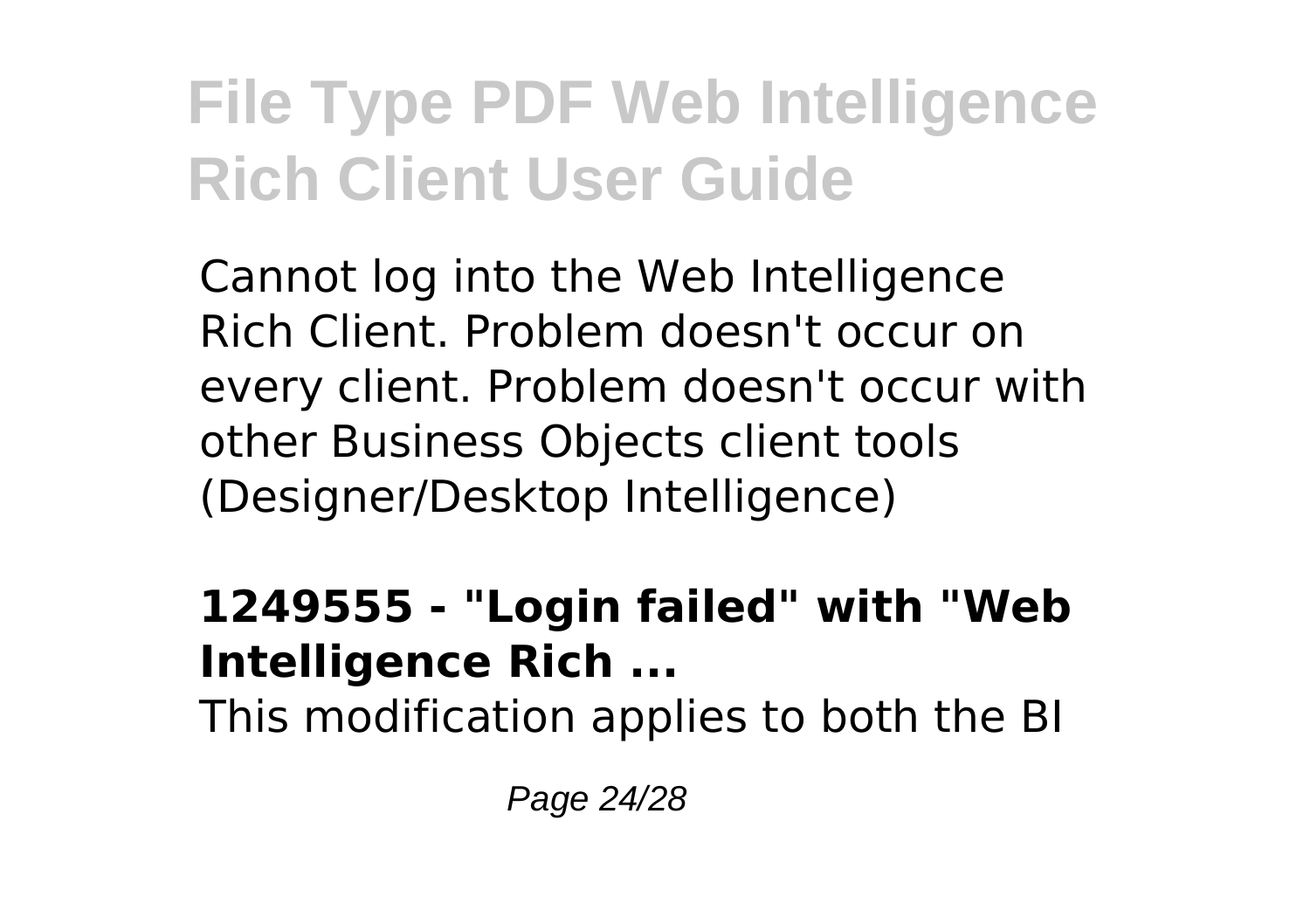Launchpad Rich Internet Application and Web viewer as well as the stand alone Web Intelligence Rich Client. This allows a great deal of flexibility when dealing with end user needs and what the administrators want the end user to have access to.

#### **BI 4.1 Web Intelligence GUI**

Page 25/28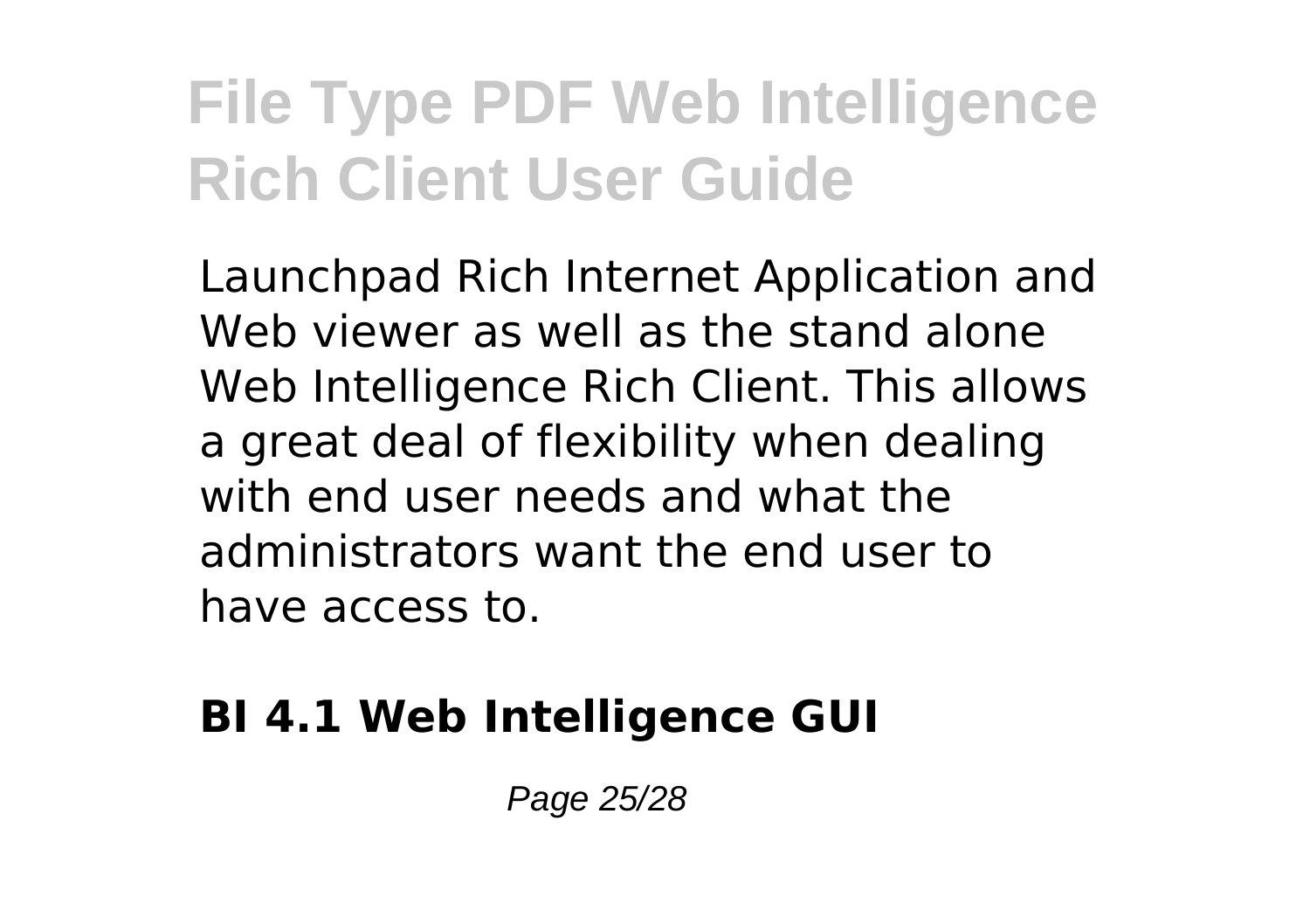### **Customization - Business ...**

SAP BusinessObjects Web Intelligence User's Guide: About Web Intelligence: Documentation for SAP BusinessObjects Web Intelligence: About the Web Intelligence interfaces: Application components: Understanding the BI launch pad: Configuring Web Intelligence Rich Client: Interface and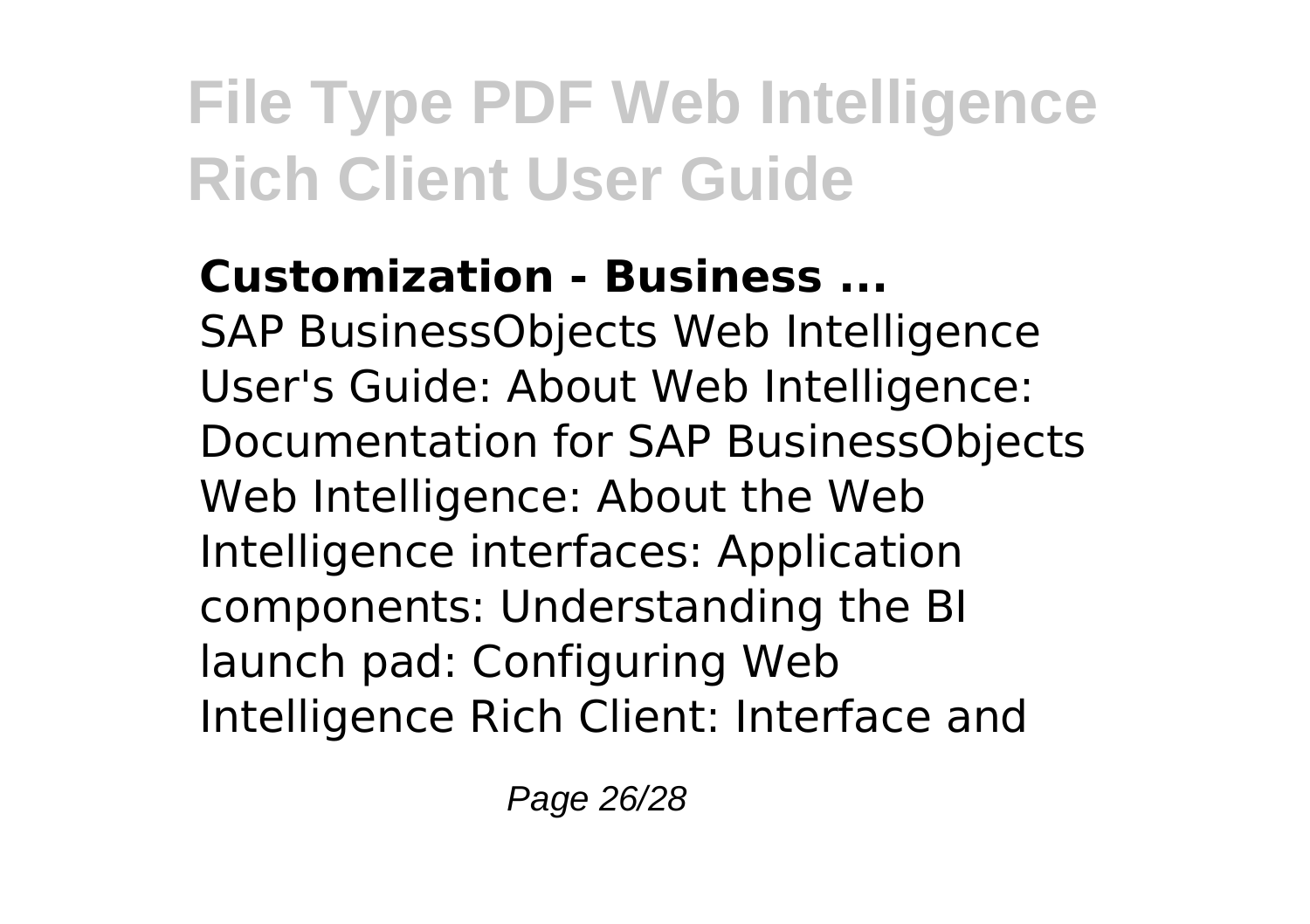document locales: Increasing or decreasing the display size of ...

Copyright code: d41d8cd98f00b204e9800998ecf8427e.

Page 27/28